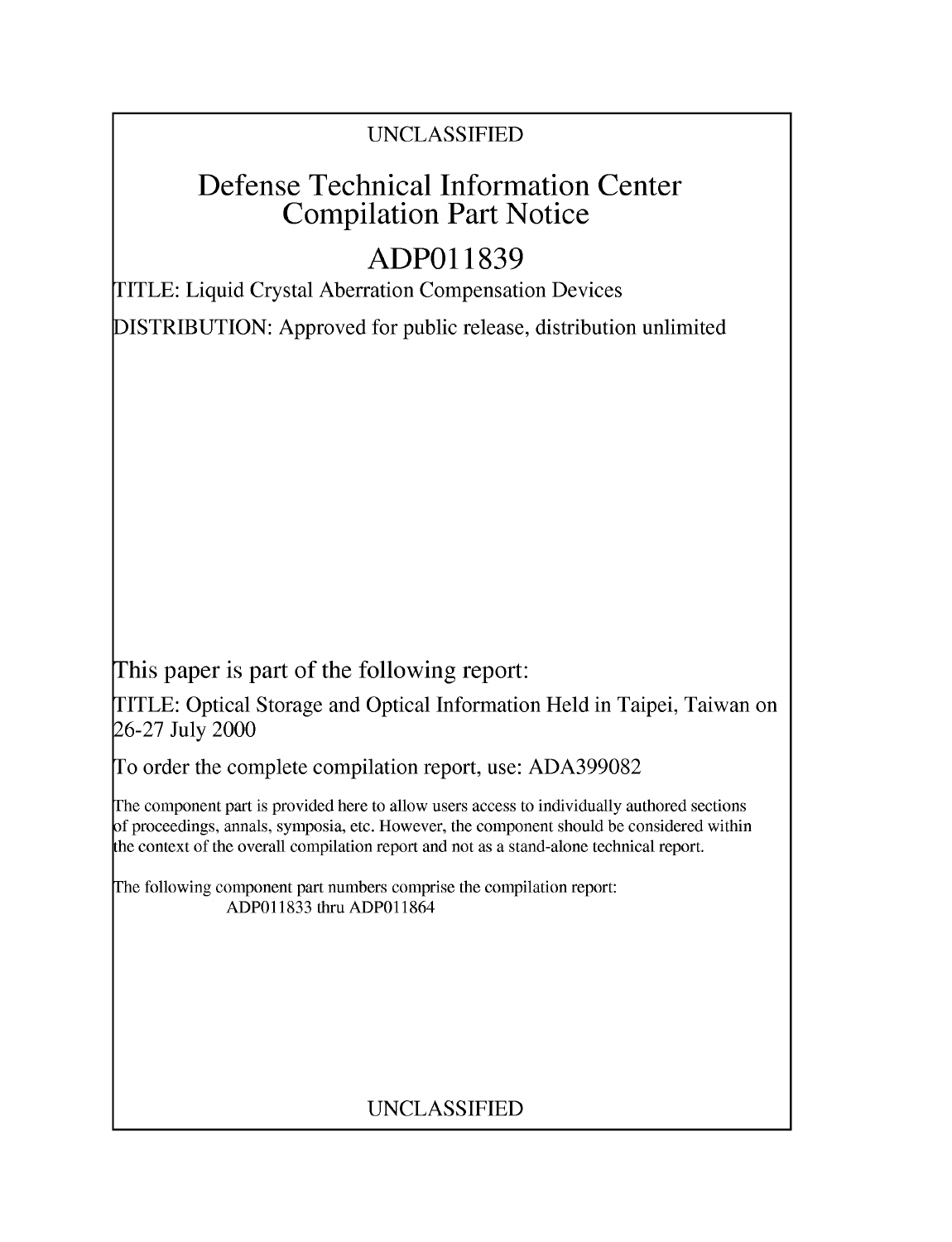#### Invited Paper

### Liquid crystal aberration compensation devices

Sjoerd Stallinga<sup>a</sup>, Joris Vrehen<sup>b</sup>, Jeroen Wals<sup>b</sup>, Henk Stapert<sup>a</sup>, and Emile Verstegen<sup>a</sup>

'Philips Research Laboratories, Professor Holstlaan 4, 5656 AA Eindhoven, The Netherlands <sup>b</sup>Philips Optical Storage, Glaslaan 1, 5600 JB Eindhoven, The Netherlands

#### ABSTRACT

The application of aberration compensation devices can support the trend to higher information densities in optical data storage. The information content of a disc may be increased while maintaining acceptable tolerance levels. For example, disc tilt dependence may require coma compensation, whereas double layer formats require spherical aberration compensation. Liquid crystals (LCs) can be successfully applied in such devices. The design of two practical implementations is discussed; a coma compensating LC-cell with special electrode-design for optimized tolerances w.r.t. decentering, and a lens made of photopolymerizable LC, which can be used to compensate for spherical aberration.

Keywords: aberration compensation, coma, spherical aberration, disc tilt, cover layer thickness, dual layer, liquid crystal, birefringent lens

#### 1. INTRODUCTION

In the field of optical disc storage there is a continuous push to higher information densities. This is achieved by using a small wavelength  $\lambda$  and a high numerical aperture NA, as the spot size is roughly  $\lambda/NA$ . Table 1 shows that the NA increases from 0.45 for CD (Compact Disc) to 0.60 for DVD (Digital Versatile Disc), and even 0.85 for DVR (Digital Video Recorder),<sup>1</sup> while the wavelength decreases. The increase in NA and the decrease in  $\lambda$ lead to an increased sensitivity to aberrations. A measure for this sensitivity is the number  $(d/\lambda)NA^k$ , with d the cover layer thickness and  $k = 2$  for defocus and astigmatism,  $k = 3$  for coma, and  $k = 4$  for spherical aberration. Clearly, a large NA and a small  $\lambda$  are disavantageous from the point of view of aberrations. Important causes of aberrations are disc tilt, which gives rise to coma, and cover layer thickness variations, which give rise to spherical aberration. Table 1 shows the numbers  $(d/\lambda)NA^k$  for CD, DVD, and DVR. As indicated by these numbers DVD has a coma problem, and DVD and DVR a spherical aberration problem. It turns out that the problem is slightly worse for DVR, because of higher order aberrations (with larger powers  $k$ ).

| format   NA | $\lambda$ |  | $(d/\lambda)NA^{2}$ $(d/\lambda)NA^{3}$ $(d/\lambda)NA^{4}$                                 |  |
|-------------|-----------|--|---------------------------------------------------------------------------------------------|--|
| CD          |           |  | 0.45 780 nm $1.2$ mm $\vert$ 0.31×10 <sup>3</sup> 0.14×10 <sup>3</sup> 0.06×10 <sup>3</sup> |  |
|             |           |  | DVD   0.60 650 nm 0.6 mm   $0.33 \times 10^3$ 0.20 $\times 10^3$ 0.12 $\times 10^3$         |  |
|             |           |  | DVR   0.85 400 nm 0.1 mm   $0.18 \times 10^3$ 0.15 $\times 10^3$ 0.13 $\times 10^3$         |  |

Table 1. Aberration sensitivity of CD, DVD, and DVR.

Adaptive compensation of aberrations solves the increased aberration sensitivity in high NA optical storage formats. The widened design margins may be quite advantageous. An important type of aberration compensator uses liquid crystals (LCs). These birefingent liquids can be used to make an electrically controlable phase plate. This phase plate consists of an LC-cell with segmented (and transparant) electrodes. The voltage on each electrode translates into an angle  $\psi$  between the substrate normal and the director (the uniaxial symmetry axis of the liquid crystal). The extraordinary polarization mode has a refractive index depending on  $\psi$ :

$$
n_{\text{eff}} = \frac{n_{\text{o}} n_{\text{e}}}{\sqrt{n_{\text{o}}^2 \sin^2 \psi + n_{\text{e}}^2 \cos^2 \psi}},\tag{1}
$$

Correspondence to Sjoerd Stallinga, E-mail: sjoerd.stallinga@philips.com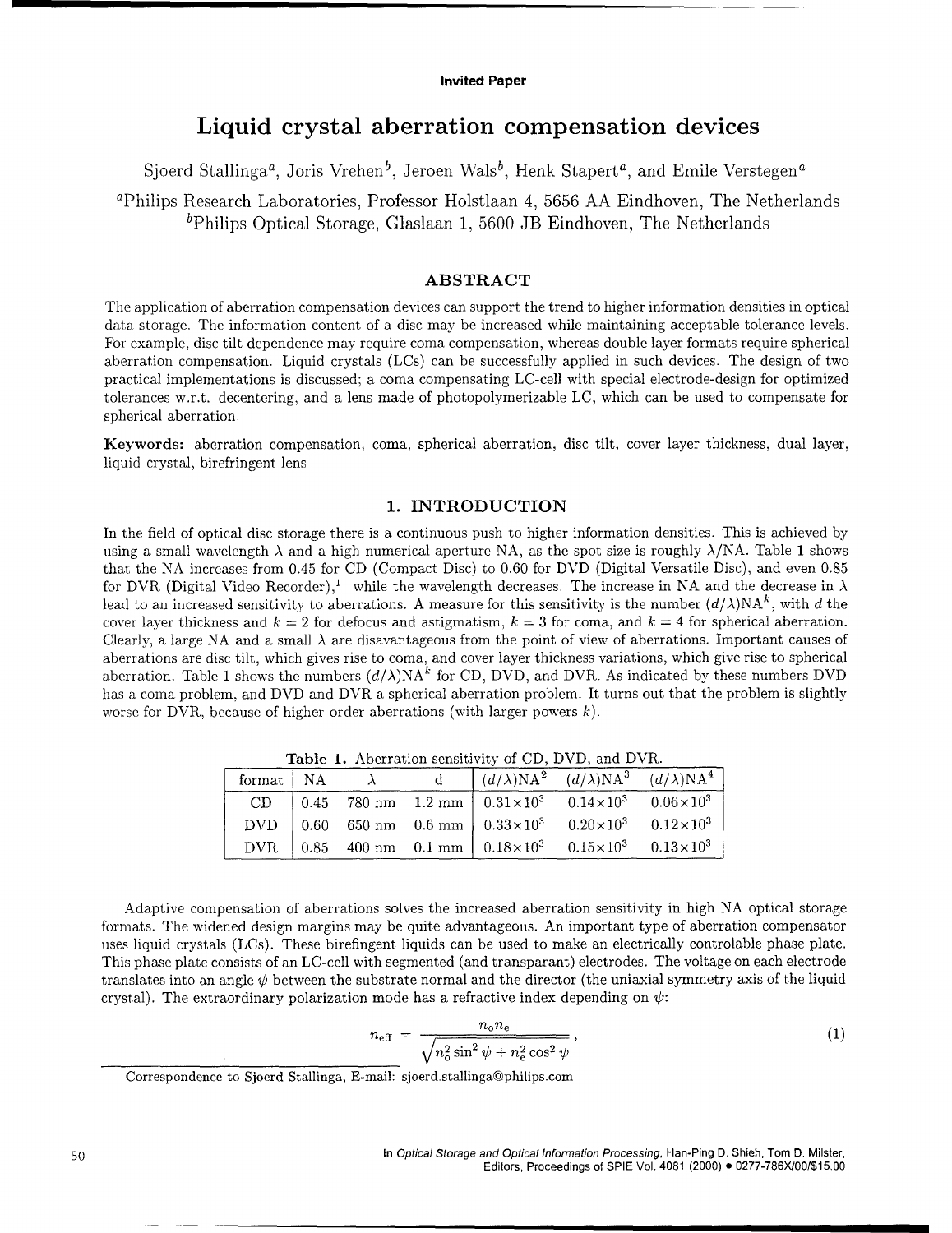with  $n_0$  and  $n_e$  the ordinary and extraordinary refractive index, respectively. It follows that the refractive index for each electrode segment (and thereby the optical path length) can be varied between  $n_0$  and  $n_e$  by an electric signal. A suitable aberration compensator can be made by a proper choice of the shape and number of segments. An alternative method of making an LC aberration compensator uses a single non-segmented electrode and a non-flat substrate, leading to a non-constant LC layer thickness. The tilt angle  $\psi$  does not depend on the layer thickness, meaning that the single voltage gives rise to a uniform tilt angle  $\psi$  and thus to a uniform refractive index. The surface profile then reflects the aberration that is compensated, and the applied voltage is a measure for the amount of the compensation. For instance, when the thickness is  $d_0 + d_1 \rho^4$ , with  $\rho$  the polar pupil coordinate, the cell can be used to compensate for spherical aberration.

Two examples of LC aberration compensators are discussed in this paper, a disc tilt compensator of the segmented electrode type for DVD, and a cover layer variation compensator of the surface profile type for DVR.

#### 2. DISC TILT COMPENSATION

#### 2.1. The Zernike Cell

Disc tilt causes a spot that is aberrated by coma. The compensating LC-cell must therefore add coma of the opposite sign. Coma has a phase profile in the pupil plane proportional to the Zernike polynomial:

$$
Z_{31}(x,y) = [3(x^2 + y^2) - 2] x = (3\rho^3 - 2\rho)\cos\theta, \qquad (2)
$$

where x and y are the Cartesian pupil coordinates, and  $\rho$  and  $\theta$  the polar pupil coordinates. Appropriate and simple electrode segments for the compensating LC-cell are given by the recipe:

- The pupil region for which  $Z_{31}(x, y) > a$  is a segment, with voltage  $V_+$ .
- The pupil region for which  $a \geq Z_{31}(x, y) \geq -a$  is a segment, with voltage  $V_0$ .
- The pupil region for which  $-a > Z_{31}(x, y)$  is a segment, with voltage *V*<sub>-</sub>.

The voltages satisfy  $V_{\pm} = V_0 \pm \Delta$ . If the voltage modulation  $\Delta$  is sufficiently small, the phase modulation is linear in  $\Delta$ . Note that the applied voltages are in fact AC-voltages, so  $V_0$ ,  $V_+$ , and  $V_-$  are really the *amplitudes* of the voltage signals. Fig. 1, left figure, shows such a Zernike cell for  $a = 0.21$ . LC-cells of this type have already been proposed in the literature. <sup>2</sup>

The improvement that can be obtained can be estimated as follows. Suppose that the original comatic aberration due to disc tilt is  $A_{31}Z_{31}(x,y)$ , where  $A_{31}$  is a constant proportional to the disc tilt  $\alpha$ . The RMS wavefront aberration is then given by:

$$
RMS_0^2 = A_{31}^2 \int dxdy Z_{31}(x, y)^2,
$$
\n(3)

where the integration range extends over the pupil (the unit circle), and where a multiplicative constant is ignored. The phase profile added by the LC-cell is  $\Phi_{\text{LC}}(x, y) = B\Gamma_{\text{LC}}(x, y)$ , where  $\Gamma_{\text{LC}}(x, y)$  is the phase profile with unit modulation and B is a constant proportional to the voltage modulation  $\Delta$ . The RMS wavefront aberration is now:

$$
RMS^{2} = \int dxdy \, [A_{31}Z_{31}(x,y) + B\Gamma_{LC}(x,y)]^{2} , \qquad (4)
$$

and has a minimum when the constant  $B$  satisfies:

$$
B = -A_{31} \frac{\int dx dy Z_{31}(x, y) \Gamma_{\rm LC}(x, y)}{\int dx dy \Gamma_{\rm LC}(x, y)^2}.
$$
\n(5)

It follows that B is linear in  $A_{31}$ . As a consequence, the voltage modulation  $\Delta$  is linear in the disc tilt  $\alpha$ . This minimum RMS wavefront aberration can be obtained from the relative decrease in the square of the RMS wavefront aberration:

$$
\frac{\text{RMS}_0^2 - \text{RMS}^2}{\text{RMS}_0^2} = \frac{\left[\int \text{d}x \text{d}y \ Z_{31}(x, y) \Gamma_{\text{LC}}(x, y)\right]^2}{\int \text{d}x \text{d}y \ Z_{31}(x, y)^2 \int \text{d}x \text{d}y \ \Gamma_{\text{LC}}(x, y)^2},\tag{6}
$$

51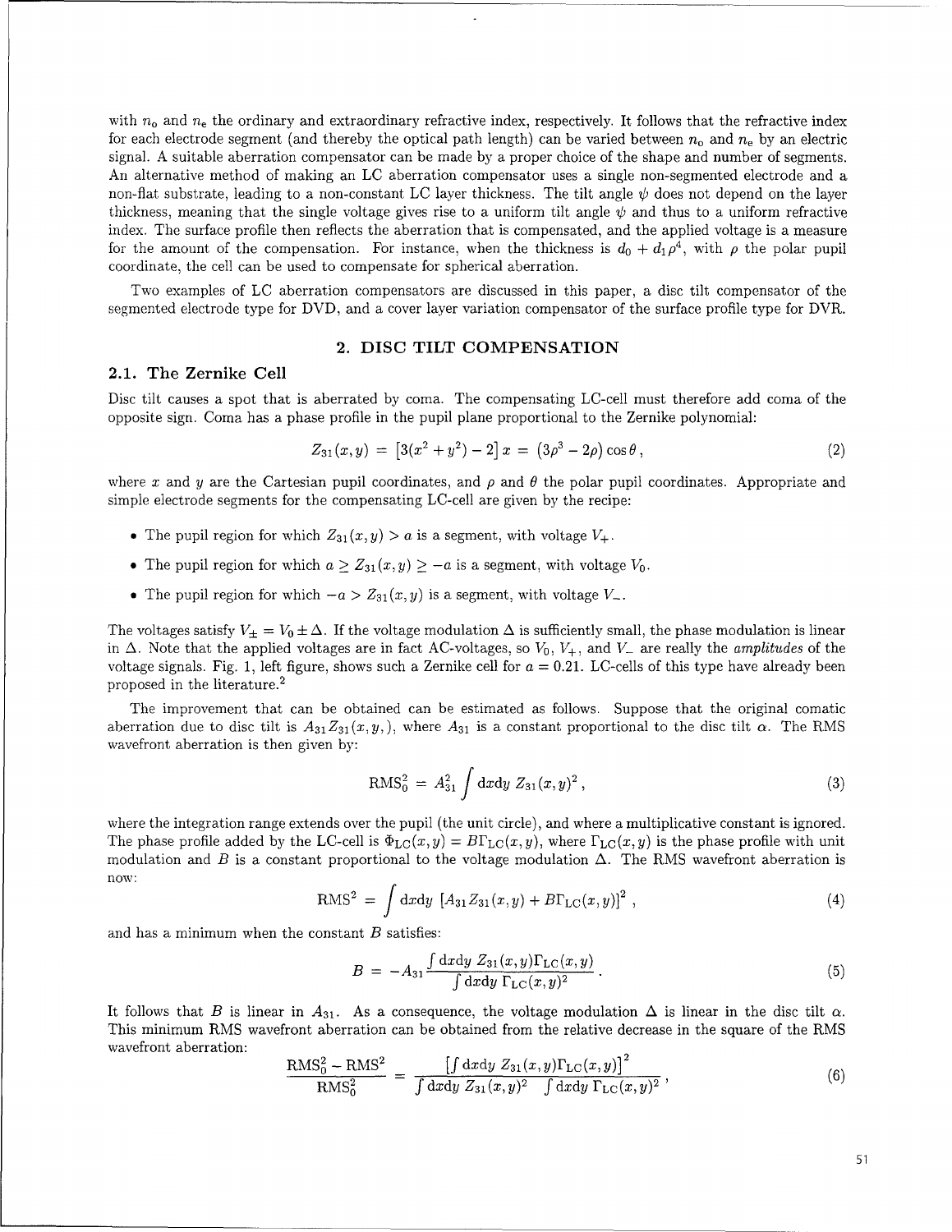This quantity is a measure for the match between the Zernike coma and the LC phase profile. The parameter a is determined from the requirement that this measure is maximum. It turns out that the maximum is 0.85 and is obtained for  $a = 0.21$ . The remaining RMS is then  $\sqrt{1-0.85} = 0.39$  of the original RMS<sub>0</sub> due to disc tilt. This remaining RMS consists of higher order aberrations. Maximum improvement of the disc tilt margin is obtained when disc tilt is the only error. In that case the RMS is proportional to the tilt angle  $\alpha$ . The spot on the disc is then still diffraction limited for a tilt angle that is 1/0.39=2.58 higher than without the LC-compensator. The improvement in tilt margin is 158%. In practice, there are other errors in the readout of the disc, and the improvement in tilt margin is not so large.



Figure **1.** Left: Shape of the segmented electrode structure of the Zernike cell. Leads to the two inner segments pass through the central segment, but are not drawn in this figure. The pupil rim (for zero decentering) is indicated with a dotted line. Right: Ratio of the RMS wavefront aberration to the original comatic RMS wavefront aberration as a function of the decenter  $\varepsilon$  (full line), and the astigmatic approximation to this ratio (dashed line).

#### 2.2. Decentering of the Objective Lens

The Zernike cell no longer works properly when the objective lens is decentered w.r.t. the fixed light path. The LC cell now generates a phase profile  $B\Gamma_{\text{LC}}(x - \varepsilon, y)$  instead of the original  $B\Gamma_{\text{LC}}(x, y)$ . Here,  $\varepsilon$  is the objective lens displacement in units of the pupil radius. The RMS wavefront aberration as a function of  $\varepsilon$  can be obtained from:

$$
\frac{\text{RMS}_0^2 - \text{RMS}(\varepsilon)^2}{\text{RMS}_0^2} = \frac{\text{RMS}_0^2 - \text{RMS}(0)^2}{\text{RMS}_0^2} \left\{ 2 \frac{\int dx dy Z_{31}(x, y) \Gamma_{\text{LC}}(x - \varepsilon, y)}{\int dx dy Z_{31}(x, y) \Gamma_{\text{LC}}(x, y)} - \frac{\int dx dy \Gamma_{\text{LC}}(x - \varepsilon, y)^2}{\int dx dy \Gamma_{\text{LC}}(x, y)^2} \right\},\tag{7}
$$

where RMS(0) follows from (6). Fig. 1, right figure, shows the ratio of  $RMS(\varepsilon)$  to the original comatic RMS<sub>0</sub> as a function of  $\varepsilon$  (full line). There is no net improvement when  $\varepsilon$  is larger than 0.20. For the fast seek feature in disc readout (a quick scan of the content of the tracks that are a few tracks ahead) it is necessary to have a margin of approximately 0.20. Consequently, the decentering margin and the tilt margin are incompatible.

The largest fraction of the aberrations generated by the decentering consists of astigmatism, as the phase profile of the LC-cell closely resembles a comatic phase profile. This can be seen using:

$$
Z_{31}(x-\varepsilon,y) = [3(x^2+y^2)-2]x-3\varepsilon[x^2-y^2]-3\varepsilon[2x^2+2y^2-1]+9\varepsilon^2x-3\varepsilon(1+\varepsilon^2).
$$
 (8)

This equation implies that a decentered coma profile contains an additional amount of astigmatism (second term) proportional to the decentering  $\varepsilon$ . The remaining terms are defocus, wavefront tilt, and piston, which are not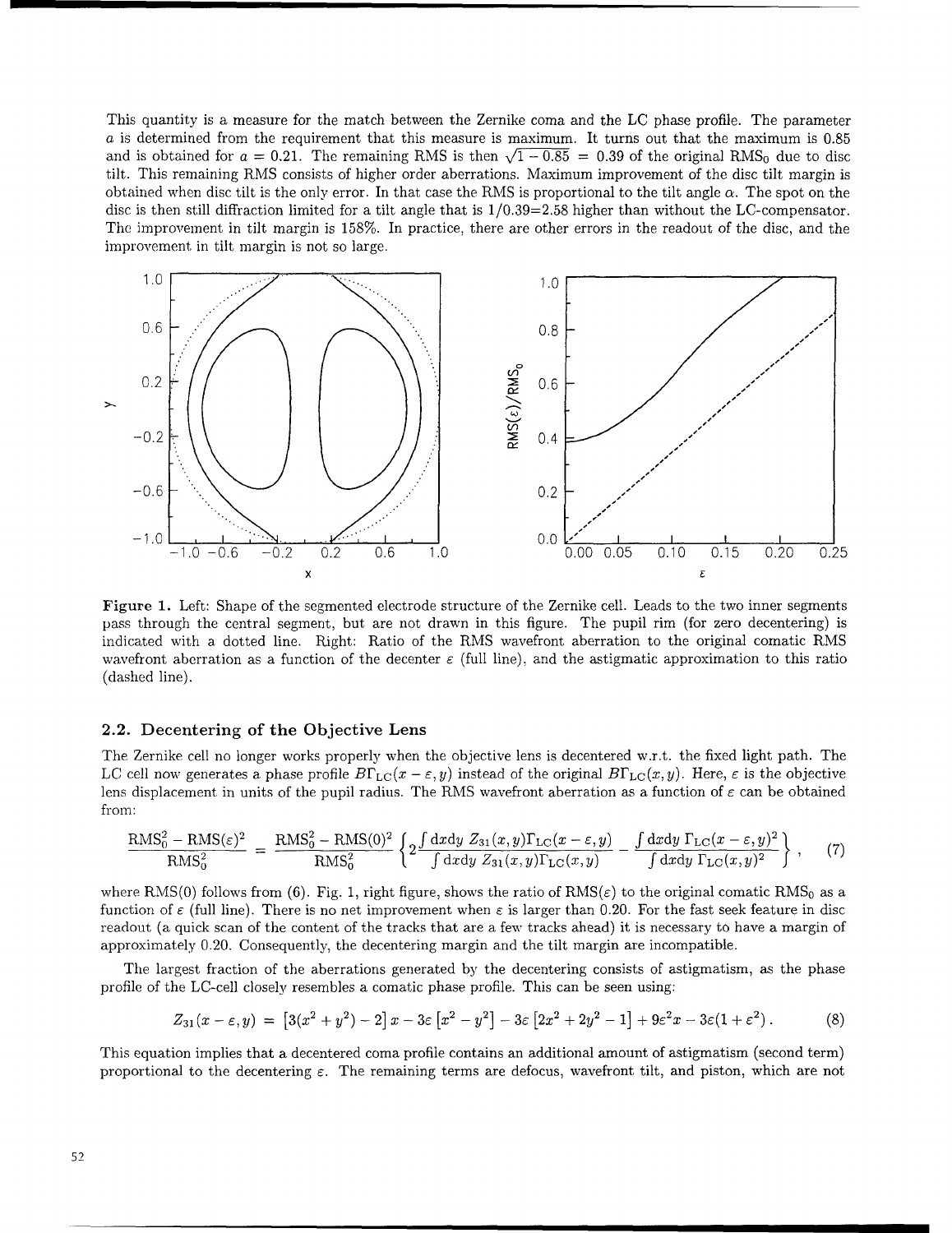important. The amount of astigmatism that is generated is  $A_{22} = 3\varepsilon A_{31}$ , leading to a relative increase in the square of the RMS wavefront aberration:

$$
\frac{\Delta \text{RMS}^2}{\text{RMS}_0^2} = \frac{|A_{22}|^2/6}{|A_{31}|^2/8} = 12\varepsilon^2.
$$
\n(9)

The astigmatic approximation of the numerically calculated curve in Fig. 1, right figure, is the line  $\sqrt{12} \varepsilon$  (dashed line). Clearly, the slope of the curve agrees well with the numerical result. The difference between the two curves is nearly constant and is due to the higher order aberrations.

#### **2.3.** Solutions of the Decentering Problem

We have identified a number of different solutions to the decentering problem. The easiest one is fixing the LC-cell to the actuator. In that case there is simply no decentering of the objective lens w.r.t. the LC-cell. The disadvantage of this solution is that the weight of the actuator is increased substantially, and has therefore an adverse effect on the mechanical bandwidth.

A second solution is balancing of the coma that is compensated and the additional aberrations generated by decentering by making the coefficient B dependent on  $\varepsilon$ , instead of the fixed value given by (5). Minimum RMS is obtained when:

$$
B(\varepsilon) = -A_{31} \frac{\int dx dy Z_{31}(x, y) \Gamma_{\rm LC}(x - \varepsilon, y)}{\int dx dy \Gamma_{\rm LC}(x - \varepsilon, y)^2}.
$$
 (10)

The remaining RMS is now given by a formula similar to (6):

$$
\frac{\text{RMS}_0^2 - \text{RMS}(\varepsilon)^2}{\text{RMS}_0^2} = \frac{\left[\int dx dy Z_{31}(x, y) \Gamma_{\text{LC}}(x - \varepsilon, y)\right]^2}{\int dx dy Z_{31}(x, y)^2 \int dx dy \Gamma_{\text{LC}}(x - \varepsilon, y)^2}.
$$
\n(11)

Fig. 2 (left picture) shows the balanced ratio  $RMS(\epsilon)/RMS_0$  (full line), which clearly improves the unbalanced ratio (dotted line). The LC phase modulation  $B(\varepsilon)$  relative to the original coefficient  $B(0)$  is shown in the right picture of Fig. 2 (full line).



Figure 2. Left: Ratio of the balanced RMS wavefront aberration to the original comatic RMS wavefront aberration as a function of the decenter  $\varepsilon$  (full line), the astigmatic approximation to this ratio (dashed line), and the unbalanced ratio of the RMS wavefront aberration to the original comatic RMS wavefront aberration (dotted line). Right: Ratio of the LC phase modulation with balancing to the original Lc phase modulation (full line), and the astigmatic approximation (dashed line).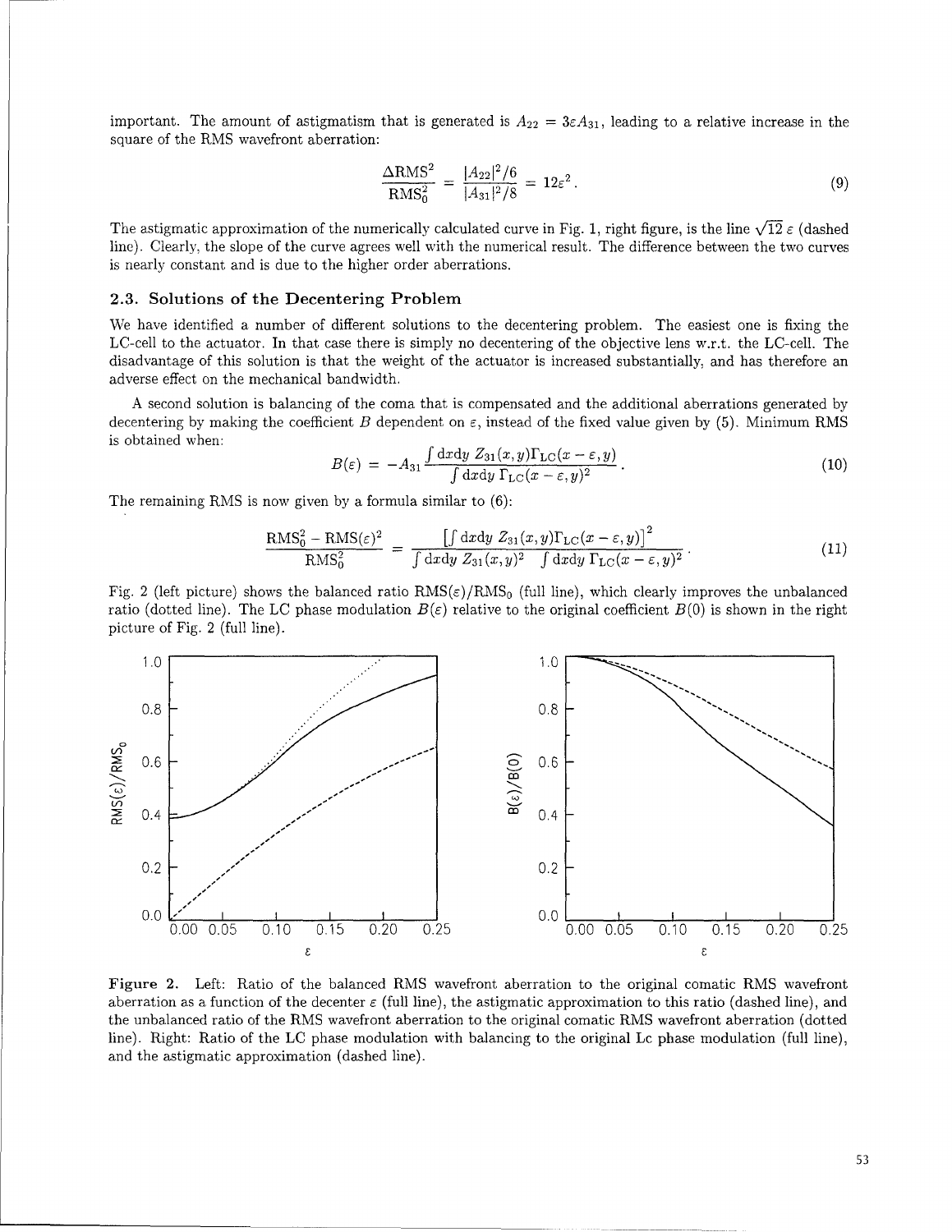The balancing procedure can also be treated analytically with an approximation similar to the one described in the previous subsection. In this approximation the coma is balanced by the astigmatism that is generated. This means that only a fraction  $\eta$  of the coma caused by disc tilt is compensated, where  $\eta$  varies with the decentering  $\epsilon$ . The remaining non-compensated coma is now  $(1 - \eta)A_{31}$ , whereas the generated astigmatism is  $A_{22} = 3\epsilon \eta A_{31}$ . This gives rise to an RMS<sup>2</sup> value:  $\overline{2}$ 

$$
\frac{\text{RMS}^2}{\text{RMS}_0^2} = (1 - \eta)^2 + 12\varepsilon^2 \eta^2. \tag{12}
$$

The minimum value is obtained when:

$$
\eta = \frac{1}{1 + 12\varepsilon^2},\tag{13}
$$

and is equal to:

$$
\frac{\text{RMS}^2}{\text{RMS}_0^2} = \frac{12\varepsilon^2}{1 + 12\varepsilon^2} \,. \tag{14}
$$

Fig. 2 shows this minimum value (dashed line, left figure). Again, the slope of the curve agrees well with the numerical result, the nearly constant difference between the two curves being due to higher order aberrations. The LC phase modulation  $B$  is also shown in Fig. 2 (dashed line, right figure). Here, the agreement is only qualitative.

A third solution is having a second electrode structure on the opposite side of the LC-layer. On side 1 the segments are defined as:

- The pupil region for which  $Z_{31}(x + \varepsilon_0, y) > a$  is one segment, with voltage  $V_1 \Delta_1$ .
- The pupil region for which  $a \geq Z_{31}(x + \varepsilon_0, y) \geq -a$  is one segment, with voltage  $V_1$ .
- The pupil region for which  $-a > Z_{31}(x + \varepsilon_0, y)$  is one segment, with voltage  $V_1 + \Delta_1$ ,

and on side 2:

- The pupil region for which  $Z_{31} (x \epsilon_0, y) > a$  is one segment, with voltage  $V_2 \Delta_2$ .
- The pupil region for which  $a \geq Z_{31}(x \varepsilon_0, y) \geq -a$  is one segment, with voltage  $V_2$ .
- The pupil region for which  $-a > Z_{31}(x \varepsilon_0, y)$  is one segment, with voltage  $V_2 + \Delta_2$ .

It follows that the electrodes on side 1 are displaced over a distance  $-\varepsilon_0$  in the x direction, whereas the electrodes on side 2 are displaced over a distance  $+\varepsilon_0$ . This structure is schematically drawn in Fig. 3 (left figure). The voltages  $V_1$ ,  $V_2$ ,  $\Delta_1$  and  $\Delta_2$  are chosen such that:

$$
V_1 - V_2 = V_0, \t\t(15)
$$

$$
\Delta_1 = \frac{\varepsilon_0 - \varepsilon}{2\varepsilon_0} \Delta \,, \tag{16}
$$

$$
\Delta_2 = \frac{\varepsilon_0 + \varepsilon}{2\varepsilon_0} \Delta \,, \tag{17}
$$

When all the electric signals are in phase the amplitude at position  $(x, y)$  is the difference in the amplitude of the signals on the two sides of the LC. Consequently, the phase profile that is generated is a weighted sum of the two displaced coma profiles. For instance, if the decentering  $\varepsilon = \varepsilon_0$ , then  $\Delta_1 = 0$  and all electrodes on side 1 have voltage  $V_1$ . On side 2, the modulation  $\Delta_2 = \Delta$ . This means that the original Zernike phase profile is recovered, but displaced over a distance  $\varepsilon$ , exactly what is required to compensate for the decentering of the objective lens. If  $\varepsilon = -\varepsilon_0$  the roles of sides 1 and 2 are interchanged, and for other values of  $\varepsilon$  the phase profile is an interpolation between these two cases. By choosing  $\varepsilon_0$  between 0 and the maximum objective displacement a good compensation for disc tilt can be achieved for all values of the decentering of the objective lens. Fig. 3, right figure, shows the ratio RMS( $\varepsilon$ )/RMS<sub>0</sub> for  $\varepsilon_0 = 0.15$ . This ratio is in the range 0.40-0.45 for virtually the whole range of  $\varepsilon$  values. Finally, it is mentioned that it is also possible to have both electrode structures on the same side of the LC-cell. However, the increased number of electrodes requires additional leads to the inner segments. These additional leads pass through the other segments, thereby disturbing the phase profile.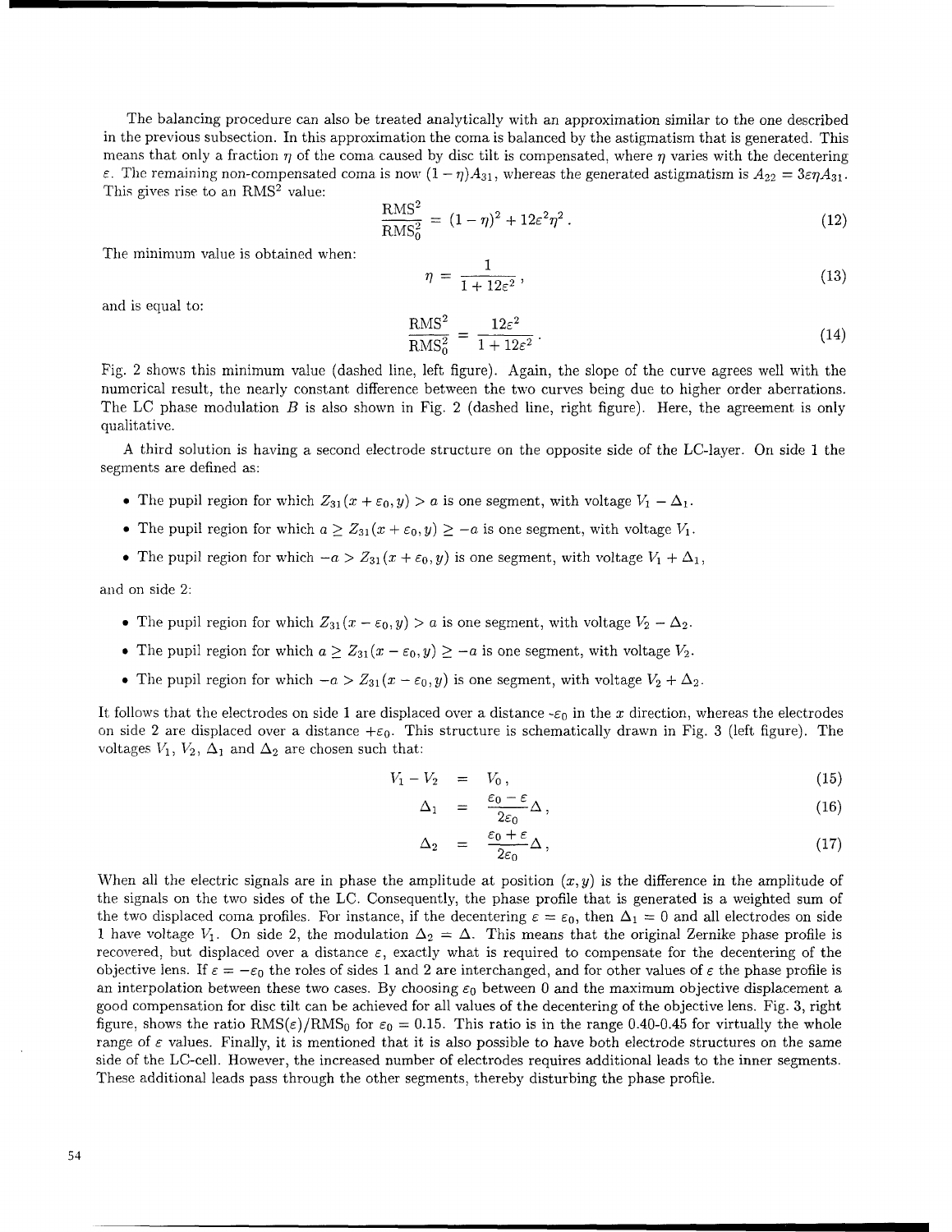

Figure **3.** Left: Mutually displaced electrode segments on both sides of the doubled Zernike cell. The full lines refer to the segments on one side, the dashed lines to the segments on the other side. The pupil rim (for zero decentering) is indicated by the dotted line. Right: The ratio  $RMS(\epsilon)/RMS_0$  for the doubled Zernike cell with  $\varepsilon_0 = 0.15$  (full line), the balanced single Zernike cell (dashed line) and the unbalanced single Zernike cell (dotted line).

#### 2.4. The Seidel Cell

The disc tilt compensation with Zernike cells only reduces the RMS to around 40% of the original RMS because of the higher order aberrations. These aberrations are introduced by the large discontinuities in the phase profile at the edges of the electrode segments. This problem can be eliminated by increasing the number of electrode segments. However, not all segments are connected to the pupil rim, meaning that a large number of leads passing through other segments must be introduced in the design. In addition, a large number of leads from the driver IC to the LC-cell is required, which is highly unfavourable. These problems may be overcome with two changes in the design. First, we may take the Seidel coma  $W_{31} = (x^2 + y^2)x$  as the basis of our compensator instead of the Zernike coma  $Z_{31} = [3(x^2 + y^2) - 2]x$ . The difference is a tilt term, meaning that the field of the objective lens is used. However, this effect can be neglected. For a Seidel cell the electrode segments are bent strips with varying width that are all connected to the pupil rim. Suppose the strips are numbered by an index taking values  $-N, -N+1, \ldots, 0, 1, \ldots, N$ . Then there are  $2N+1$  strips. The strip with index j occupies the pupil region consisting of points  $(x, y)$  that satisfy:

$$
\frac{2j-1}{2N+1} < W_{31}(x,y) < \frac{2j+1}{2N+1} \,. \tag{18}
$$

Fig. 4 shows an example of such a cell with  $N = 8$ . The second problem is solved by making a resistor bench in the transparant conductor. The individual resistors are U-turns connecting strip j with strip  $j + 1$ . If a voltage is applied to only a limited number of strips than the voltage on the intermediate strips is found by linear interpolation between the voltages on the nearest strips with outside leads. For instance, if strips  $-N$ , 0, and N have these outside leads, with voltages  $V_+ = V_0 + \Delta$ ,  $V_0$ , and  $V_- = V_0 - \Delta$ , respectively, then the voltage on strip **j** is:

$$
V_j = V_0 - \frac{j}{N} \Delta \,. \tag{19}
$$

The match between the LC phase profile and the Seidel coma can be calculated using an expression similar to (6). It turns out that the residual RMS wavefront aberration is smaller than 10% of the original Seidel coma if *N >* 8. Fig. 4 (right figure) shows the decentering performance of such a Seidel cell (dotted line). The decentering problem is reduced compared to the Zernike case, but is not eliminated alltogether. A further reduction can be obtained by balancing (dashed line) or by breaking the symmetry of the applied voltages, i.e. by choosing  $V_+$  and  $V_-$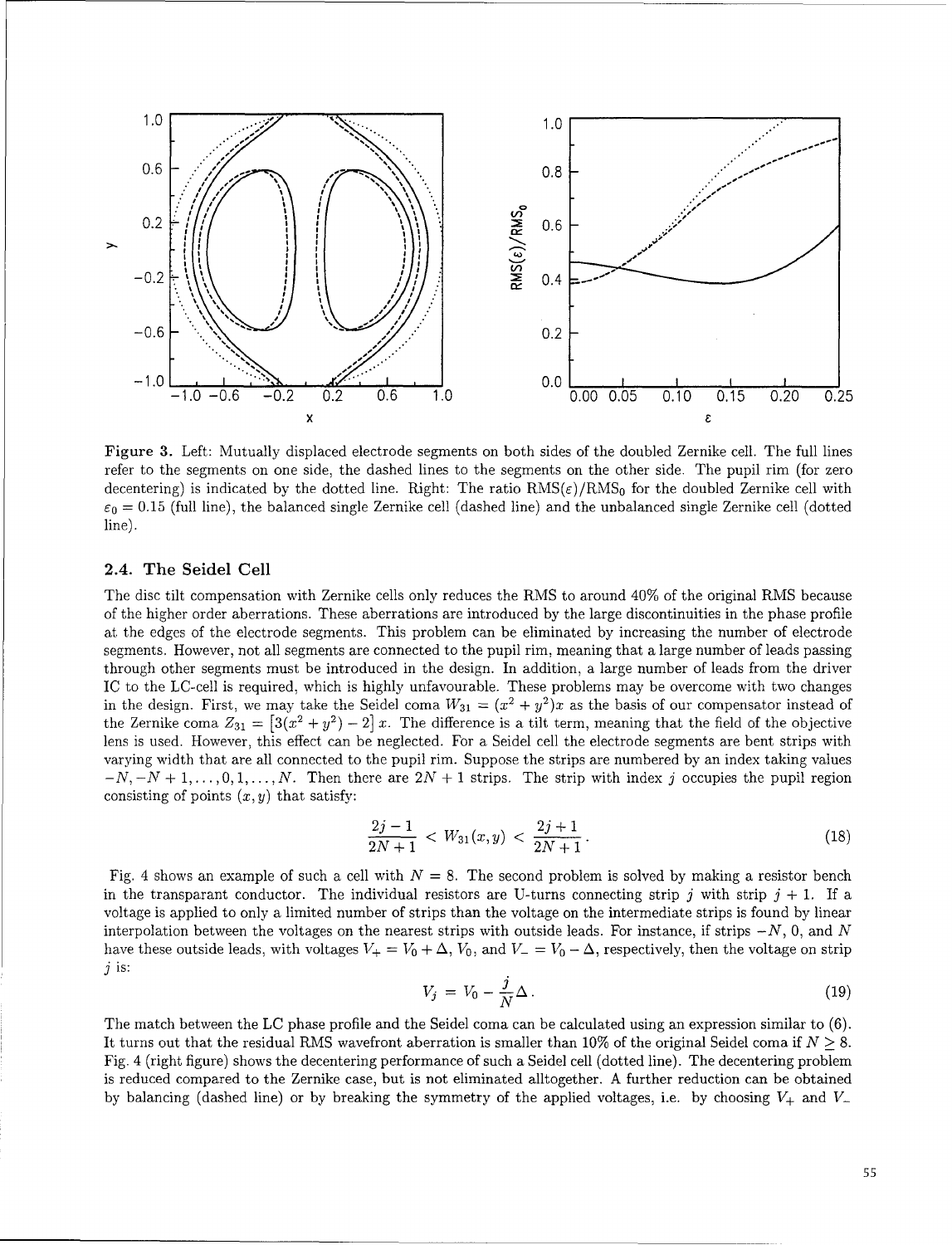

Figure 4. Left: Electrode segments for a Seidel coma cell with strip electrodes and resistor bench. The pupil rim is indicated with a dotted line. Right: The ratio of the RMS wavefront aberration to the original  $RMS_0$  for the unbalanced case (dotted line), the balanced case (dashed line), and the asymmetric case (full line).

asymmetrically, so that  $(V_+ + V_-)/2 \neq V_0$  (full line). Averaged over the  $\varepsilon$  range the performance is similar to that of the double Zernike cell, for small  $\varepsilon$  it is better, for large  $\varepsilon$  worse.

#### **3.** COVER LAYER THICKNESS COMPENSATION

#### **3.1.** Liquid Crystal Lens and Spherical Aberration

There are two ways to compensate for spherical aberration. The first one is to introduce spherical aberration into the light path with an LC-cell with segmented electrodes similar to the coma LC-cell discussed in the previous section or with an LC-cell with a non-segmented electrode and a  $\rho^4$  thickness profile. The second way is to introduce defocus into the light path. The objective lens is designed to compensate for the spherical aberration arising from focusing through a cover layer. The compensation is ideal when the illuminating beam is collimated. In case the incident beam is slightly convergent or divergent the compensation is non-ideal and a net amount of spherical aberration is generated. It follows that cover layer thickness variations can be compensated by varying the vergence of the illuminating beam. This can be done with an LC-cell with a single non-segmented electrode and a spherical pit in one of the substrates. Fortunately, the tilt angle  $\psi$  of the LC director only depends on the applied voltage, and not on the varying cell-gap. This means that the voltage controls the refractive index independent of the surface profile, whereas the surface profile determines the type of aberrration. A spherical pit gives rise to a  $\rho^2$  thickness profile, implying that defocus is generated by the LC-cell. When the curvature radius of the spherical pit R is large compared to the LC layer thickness in the middle of the pit d and to the thickness of the substrate glass plates the focal length of the LC-lens is:

$$
f_{\rm lc} = \frac{R}{n_{\rm lc} - n_{\rm g}}\,,\tag{20}
$$

with  $n_{1c}$  the refractive index of the LC, which is a function of the applied voltage, and with  $n_{g}$  the refractive index of the substrate glass.

#### **3.2.** Liquid Crystal Polymer Lens

An alternative type of LC-lens is made of photopolymerizable LC. Such a lens can be manufactured using more or less conventional LC-cell making, but without the transparant electrode layers. Instead of a conventional **LC,** a polymerizable LC in its monomer state is used. Alignment of the liquid crystal is possible because the monomer is a liquid. After cell making the LC is irradiated with UV-light, which initiates the formation of radicals that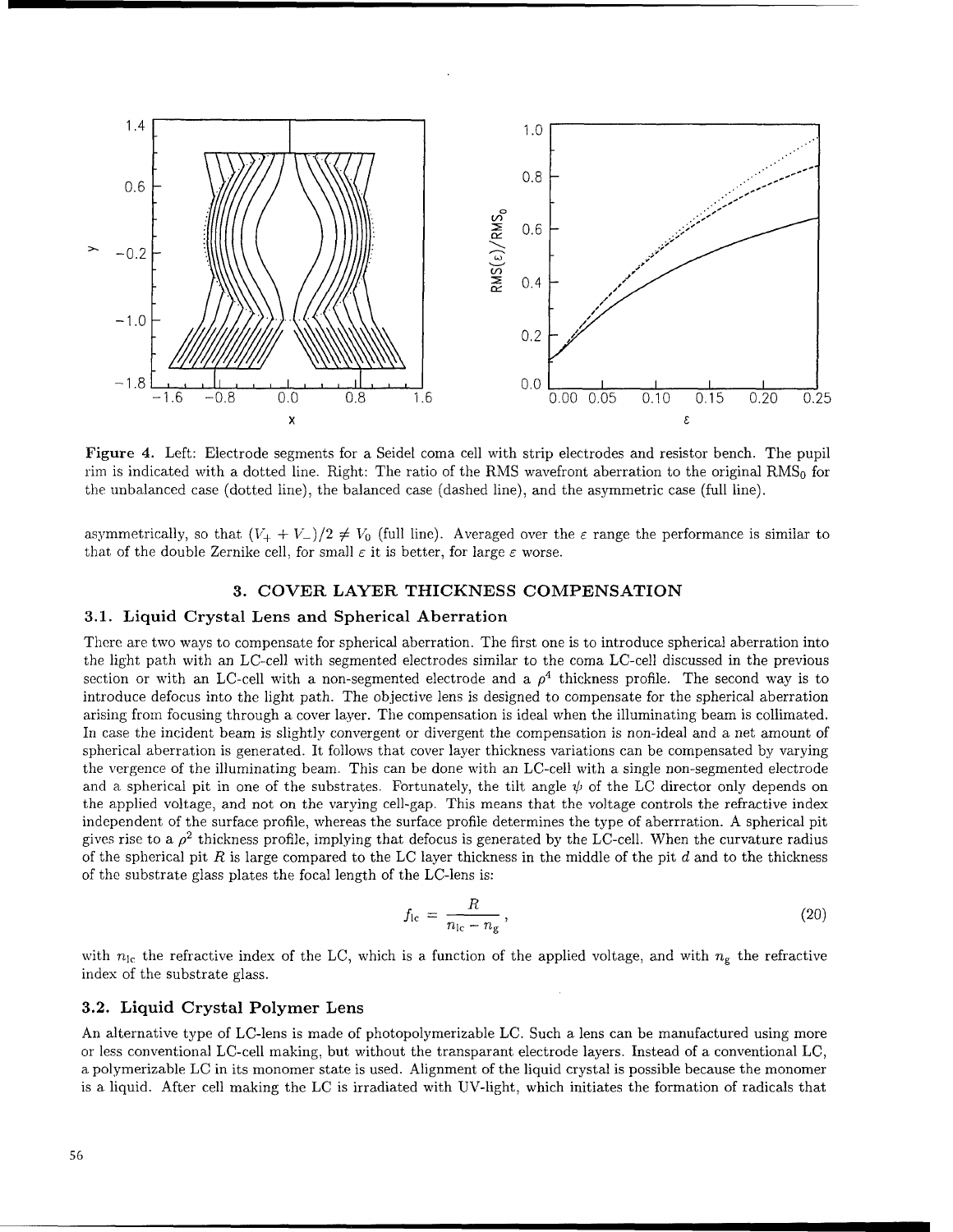start the polymerization reaction. The advantage of polymer LCs is the superfluousness of cell gap control. Also, it may be a birefringent lens that is easier and more cost-effective to manufacture than birefingent lenses made of conventional materials such as calcite.

Although such a type of lens is not continuously switchable it can be used for spherical aberration compensation by also using the ordinary polarization mode. For the extraordinary and ordinary modes we find focal lengths:

$$
f_{\rm e} = \frac{R}{n_{\rm e} - n_{\rm g}},\tag{21}
$$

$$
f_o = \frac{R}{n_o - n_g} \,. \tag{22}
$$

When the linear polarization can be rotated, for instance by a simple Twisted Nematic liquid crystal cell, the bifocal nature of the LC-lens can be used to compensate spherical aberration for two cover layer thickness values. This would be ideally suited for dual layer discs, i.e. discs that have two information layers at different depths.<sup>3</sup>

#### **3.3.** Aberrations of a Liquid Crystal Lens

It appears that LC-lenses suffer from astigmatism. This is due to the curvature of the pit region on one of the substrates, which causes a deformation of the liquid crystal director field, as drawn in Fig. 5. Due to the director tilt the refractive index of the extraordinary mode changes with  $x^2$ , whereas the spherical pit causes a thickness variation with  $x^2 + y^2$ . It follows that the lens must have astigmatism. A simple model can be used to estimate the amount of astigmatism. Consider a ray intersecting the lens at position  $(x, y)$ . In the paraxial regime the ray is substantially parallel to the optical axis. Moreover, the lens thickness d is small compared to the curvature radius  $R$ . The optical path length for the ray traversing the pit is then given by:

$$
OPL = n_{\rm g} \frac{x^2 + y^2}{2R} + n_{\rm lc} \left[ d - \frac{x^2 + y^2}{2R} \right]. \tag{23}
$$

The liquid crystal director makes an angle  $x/R \ll 1$  with the x-axis on the curved substrate side and is parallel to the x-axis on the non-curved side, giving an average director tilt angle  $\psi = \pi/2 - x/2R$ . The refractive index of the extraordinary mode is then approximately:

$$
n_{\rm lc} = n_{\rm e} - \Delta n \left(\frac{x}{2R}\right)^2 \,, \tag{24}
$$

 $OPL = n_e d - \frac{x}{2f_x} - \frac{y}{2f_y},$ (25)

with the birefringence  $\Delta n = n_e - n_o$ . This expression follows from the general expression (1) when  $\Delta n$  is sufficiently small. This small birefringence approximation is usually quite justified in practice. It leads to an OPL:



 $x^2$   $y^2$ 

scale.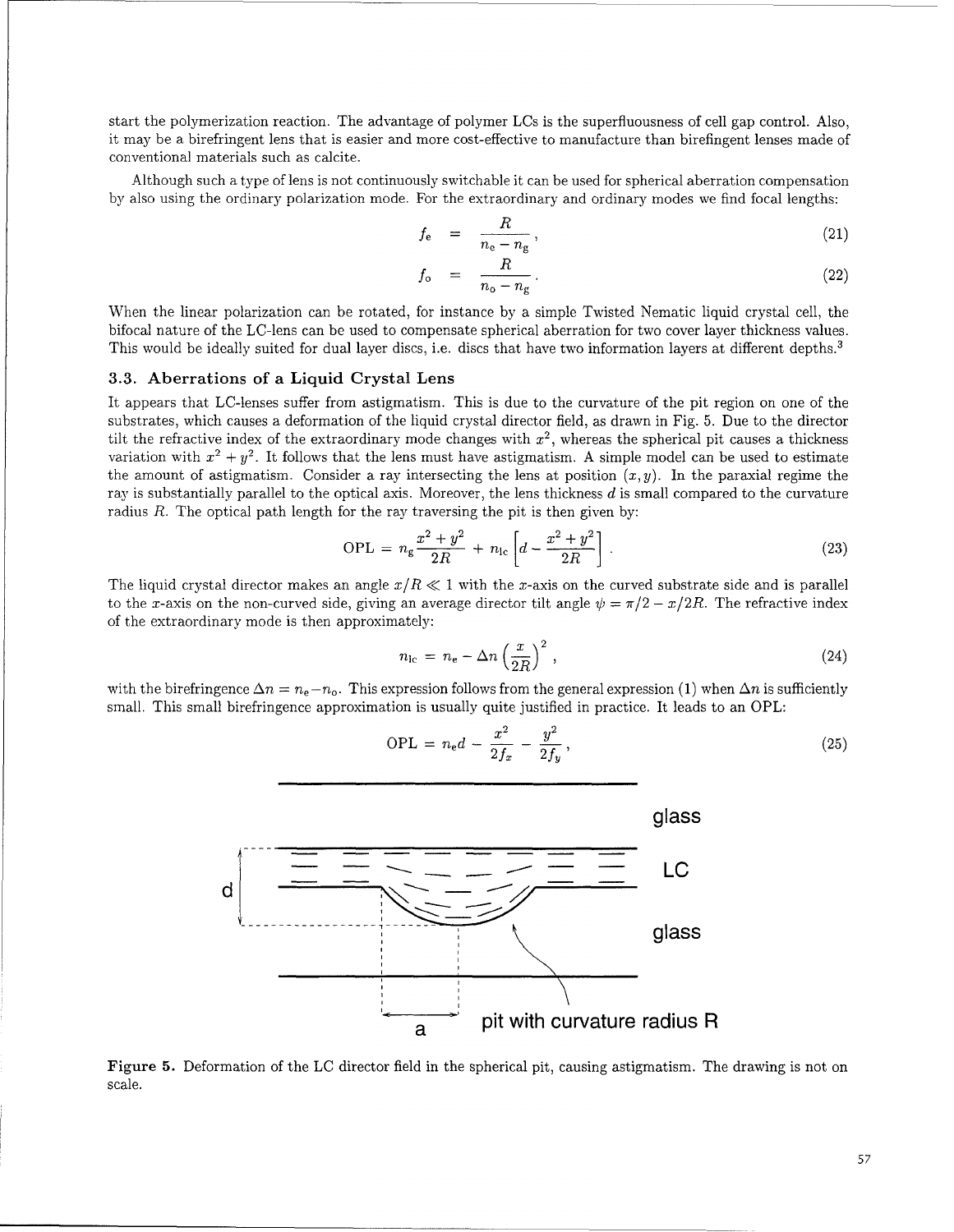where the  $x$  and  $y$  focal lengths are given by:

$$
\frac{1}{f_x} = \frac{n_e - n_g}{R} + \frac{d\Delta n}{2R^2},\tag{26}
$$

$$
\frac{1}{f_y} = \frac{n_e - n_g}{R} \,. \tag{27}
$$

The lens is clearly astigmatic. The ratio of astigmatism to defocus is constant, and given by:

$$
\frac{A_{22}}{A_{20}} = \frac{f_y - f_x}{f_y + f_x} = \frac{d\Delta n/R}{4(n_e - n_g) + d\Delta n/R}.
$$
\n(28)

When the refractive index of the glass is matched to the ordinary refractive index of the LC ( $n_{\rm g} = n_{\rm o}$ ), and using that  $d \ll R$ , we find the simple expression:

$$
\frac{A_{22}}{A_{20}} = \frac{d}{4R}.
$$
\n(29)

The defocus coefficient is  $A_{20} = \Delta n a^2 / 4R$  with a the pupil radius. It then follows that the astigmatism coefficient is below the 1 m $\lambda$  level if  $d\Delta n(a/R)^2/16\lambda$  is smaller than  $1\times10^{-3}$ . In practice  $\Delta n$  is approximately 0.10 leading to the criterion for sub-m $\lambda$  astigmatism:

$$
\frac{a}{R} \le 0.4 \sqrt{\frac{\lambda}{d}} \,. \tag{30}
$$

Clearly, a large radius of curvature (small NA) and/or a small thickness are advantageous from the point of view of aberrations.

The results may be generalized to the case with a director tilt due to the rubbing treatment or to an applied voltage. Defining  $\psi$  as the effective director tilt angle the LC refractive index is:

$$
n_{\rm lc} = n_{\rm e} - \Delta n \sin^2\left(\pi/2 - \psi + \frac{x}{2R}\right) = n_{\rm e} - \Delta n \cos^2\psi - \Delta n \sin(2\psi) \frac{x}{2R} + \Delta n \cos(2\psi) \left(\frac{x}{2R}\right)^2 + \dots \tag{31}
$$

Clearly, the effective birefringence is reduced to  $-\Delta n \cos(2\psi)$  and a wavefront tilt proportional to  $\Delta n \sin(2\psi)$  is introduced. The resulting astigmatism is:

$$
\frac{A_{22}}{A_{20}} = \frac{-d\Delta n \cos(2\psi)}{4R(n_{\rm e} - \Delta n \cos^2 \psi - n_{\rm g})}.
$$
\n(32)

Finally, it is mentioned that the case with two curved surfaces (with radii  $R_1$  and  $R_2$ ) can be described by replacing  $1/R$  by  $1/R_1 - 1/R_2$  in all previously derived formulas.

Astigmatism of birefringent lenses is first considered by Kikuta et.  $al.^4$  They considered the case of a lens with a uniform uniaxial symmetry axis and found that there is astigmatism provided that both surfaces of the lens are curved. In the present case, the astigmatism is rooted in the liquid crystalline nature of the birefringent lens, causing a deformation of the uniaxial symmetry axis that is ultimateley responsible for the aberration. As opposed to the Kikuta type of astigmatism lenses with possibly one flat surface also suffer from astigmatism.

#### 3.4. Experiment

Laboratory samples of polymer LC-lenses have been made by making a spherical pit with curvature radius of 100 mm in a flat 3 mm thick plate of glass. With a pit diameter of 3.5 mm, the depth of the pit in the centre is 15  $\mu$ . The overall thickness of the LC-layer was approximately 50  $\mu$ . For 632.8 nm light the resulting astigmatism is approximately 0.4 m $\lambda$ , i.e. negligible. The other substrate was a flat, 1 mm thick plate of glass. Polyimide alignment layers were applied on both substrates by spincoating, and subsequently cured and rubbed in order to induce alignment of the LC molecules. Both substrates were squeezed together with a droplet of LC in between them. The LC-mixture was composed of 50% E7-diacrylate, 49% E7, and 1% photo-initiator. Domains in the LC alignment were eliminated by heating the LC above the clearing point and subsequently cooling down to room temperature. Finally, the mixture was polymerized using UV-light. The uniformity of the **LC** alignment was checked by polarization microscopy. The quality of the polymer LC lenses were measured for 632.8 nm laser light